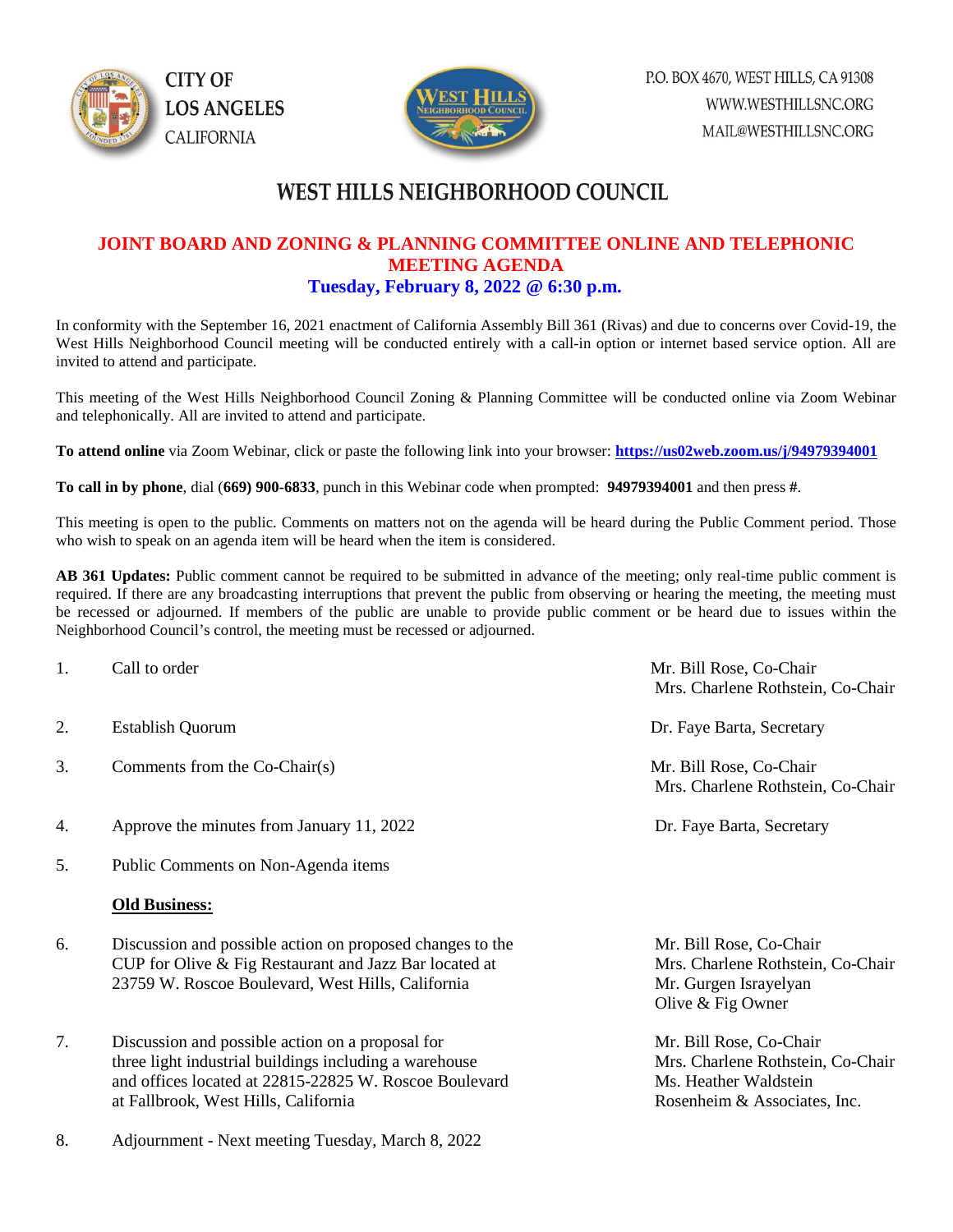**Public input at Neighborhood Council meetings:** When prompted by the presiding officer, members of the public may address the committee on any agenda item before the committee takes an action on the item by punching in \*9 (if calling in by phone) or by clicking on the "raise hand" button (if participating online through Zoom) and waiting to be recognized. Comments from the public on agenda items will be heard only when the respective item is being considered. Comments from the public on matters not appearing on the agenda that are within the committee's jurisdiction will be heard during the General Public Comment period. Please note that under the Ralph M. Brown Act, the committee is prevented from acting on a matter that you bring to its attention during the General Public Comment period; however, the issue raised by a member of the public may become the subject of a future committee meeting. Public comment is limited to 2 minutes per speaker, unless adjusted by the presiding officer of said committee.

**Notice to Paid Representatives -** If you are compensated to monitor, attend, or speak at this meeting, city law may require you to register as a lobbyist and report your activity. See Los Angeles Municipal Code §§ 48.01 et seq. More information is available at [ethics@lacity.org/lobbying.](mailto:) For assistance, please contact the Ethics Commission at (213) 978-1960 or [ethics.commission@lacity.org](mailto:)

**Public Posting of Agendas**: WHNC agendas are posted for public review at Shadow Ranch Park, 22633 Vanowen St., West Hills, CA 91307 or at our website, [www.westhillsnc.org](http://www.westhillsnc.org/) You can also receive our agendas via email by subscribing to the City of Los Angeles Early Notification System at [www.lacity.org/government/Subscriptions/NeighborhoodCouncils/index](http://www.lacity.org/government/Subscriptions/NeighborhoodCouncils/index)

**The Americans With Disabilities Act**: As a covered entity under Title II of the Americans with Disabilities Act, the City of Los Angeles does not discriminate on the basis of disability and, upon request, will provide reasonable accommodation to ensure equal access to its programs, services and activities. Sign language interpreters, assistive listening devices and other auxiliary aids and/or services may be provided upon request. To ensure availability of services, please make your request at least three business days (72 hours) prior to the meeting you wish to attend by contacting via email [NCSupport@lacity.org](mailto:NCSupport@lacity.org) or calling (213) 978-1551. If you are hearing impaired please call 711.

**Public Access of Records**: In compliance with Government Code Section 54957.5, non-exempt writings that are distributed to a majority or all of the board in advance of a meeting may be viewed at the meeting where such writing was considered or by contacting the WHNC's executive director via email at [michelle.ritchie@westhillsnc.org](mailto:michelle.ritchie@westhillsnc.org) Requests can be made for a copy of a record related to an item on the agenda.

**Reconsideration and Grievance Process:** For information on the WHNC's process for board action reconsideration, stakeholder grievance policy or any other procedural matters related to this Council, please consult the WHNC Bylaws. The Bylaws are available at our website, [www.westhillsnc.org](http://www.westhillsnc.org/)

**Servicios De Traduccion**: Si requiere servicios de traducción, favor de avisar al Concejo Vecinal 3 días de trabajo (72 horas) antes del evento. Por favor contacte [Michelle.Ritchie@westhillsnc.org](mailto:Michelle.Ritchie@westhillsnc.org)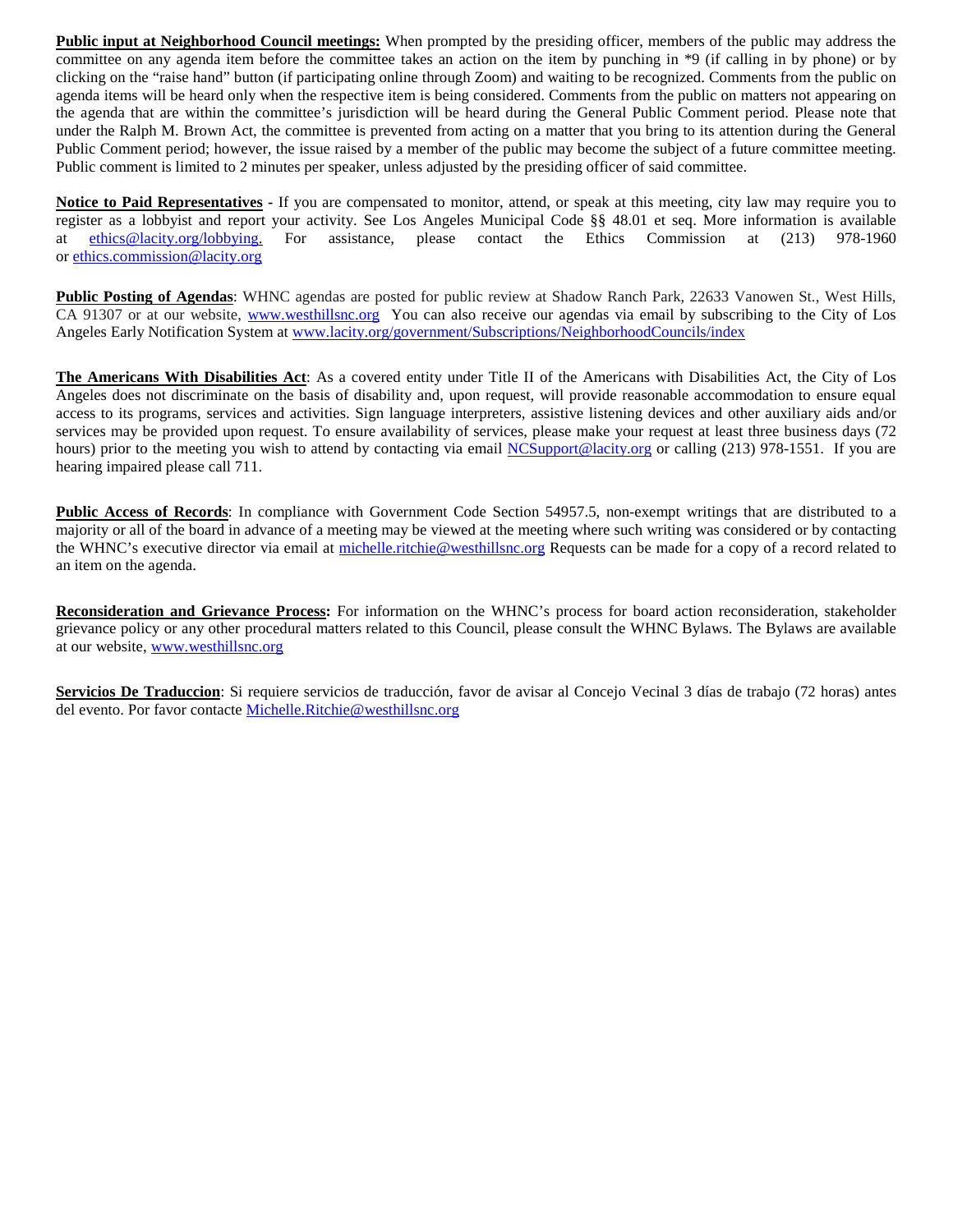



CITY OF P.O. BOX 4670, WEST HILLS, CA 91308 WWW.WESTHILLSNC.ORG MAIL@WESTHILLSNC.ORG

## WEST HILLS NEIGHBORHOOD COUNCIL

JOINT BOARD AND ZONING & PLANNING COMMITTEE MEETING

## DRAFT MINUTES

## TUESDAY, JANUARY 11, 2022 @ 6:30 p.m.

- 1. Call to Order at 6:31 PM by Co-Chair Bill Rose. The meeting was recorded.
- 2. Quorum established.

Committee Members Present: Aida Abkarians, Faye Barta, Dan Brin, Bob Brostoff, Carolyn Greenwood, Bonnie Klea, Saif Mogri, Steve Randall, Bill Rose, Charlene Rothstein, and Myrl Schreibman. Committee Members Absent: Anthony Scearce, Joan Trent and Alec Uzemeck. Board Members also present: Glenn Jennings, Brad Vanderhoof, Clarice Chavira and Rosi Mariconda. Speakers for Agendized Matters: Mick Meldrum and Nicole Kuklok-Waldman Members of the Public Present: Club Pilates, Claud, Michale Rabni, 1---818-....103, Jeanette, r, Denise, rbaliber, 1-828-.. .. 686, Heidi Manning, Sharon Brewer.

3. Comments from the Co-Chair(s):

Although committee members' questions are generally not heard during comments from the co-chairs, Bob Brostoff again asked if there was any new information regarding the medians on Fallbrook north of Roscoe. Char advised that the City still has the medians under review for approximately 6 to 8 more weeks, but definitely there will be NO ballards at that location.

Char also advised that the both the Rosenheim and the Olive and Fig matters will be revisited in February, 2022. Char also advised that she has not had any contact from the business proposing to build on the northwest corner of Fallbrook and Roscoe, and that that business has two more opportunities to speak on their issues.

- 4. Minutes from December 14, 2021, were approved as amended.
- 5. Public Comment on Non-Agenda Items: None.

## Old Business:

6. Discussion and Possible action regarding the covenant and agreement for 6400-6534 Platt Avenue, Platt Village, West Hills:

Clarice began the discussion with a condensed background of the Platt issues and advised that only three (3) items of prohibited issues remain unresolved. Char reminded everyone that, although at the beginning of the discussions about Platt, many, many nearby neighbors voiced serious concerns that the Platt property would be razed and a four or five story apartment building *would* be constructed there, there is absolutely NO plan to build apartment buildings at the Platt location. Myrl reminded us that the Board is not permitted to negotiate with Platt about what is built on that property and any negotiations must go to the City Attorney and there were problems with that in the past; for example, the winery. Char and Bill explained that the procedure Z&P follows is to hammer out an agreement with the owner of the property, then send it to CD12 for approval, and then CD12 sends the agreement to the City for final approval. Jeanette, a member of the public, said that she "looked into" this issue and was told that the community must discuss any issues at this committee meeting. Her question w why is any change needed? Mick Meldrum and Nicole Kuklok-Waldman explained that there are vacancies at Platt and various potential tenants have applied for spaces, but the uses of the spaces are presently under the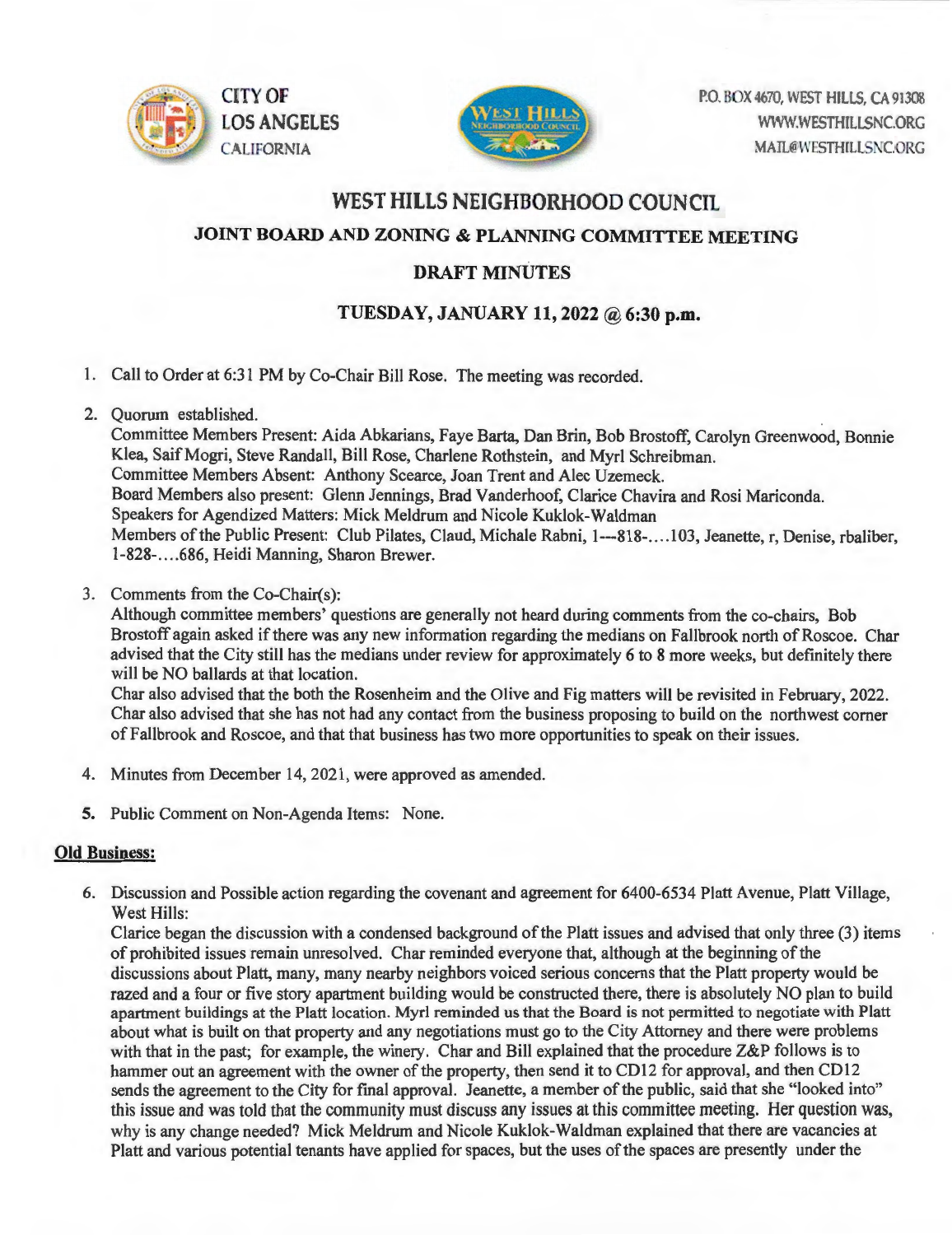current zoning, which is not consistent with current needs and compatible uses and it is easier and less costly to reach agreement than to seek a zone change or variance. Clarice reiterated that WHNC and Platt sought a "balance" between the neighbors and Platt.

The first issue under C2 Commercial Zone is Section A.6, which prohibits any automotive fueling station. Platt wanted to delete that provision, but an agreement was made between WHNC and Platt that A.6 would remain, but added to it is a provision that Platt would need to obtain the consent and approval of WHNC or its successor as authorized by the LA City Charter to obtain a conditional use permit (CUP) for that use.

The second issue under C2 Commercial Zone is A.32, which prohibits studios such as for motion pictures, adult entertainment and sexually oriented businesses. WHNC and Platt agreed that those three uses would be incompatible with the Platt businesses, but agreed that studios such as dance instruction, photography or fitness studios would be compatible, as well as hair and nail and art studios. In answering Jeanette's concern as to a pilates studio, Nicole emphasized that the City Code is "old" and studios like pilates simply did not exist when the Code was composed. But ZAI (zoning amendments) do allow certain uses such as pilates.

The last issue was Section A.37, specifically massage parlors. Char advised that many massage parlors were involved in litigation in California, New Jersey and Florida relating to illegal, "non-massage" activities being conducted. Nicole responded by pointing out that Paragraph 2 underneath the list of C2 provisions clearly states that at Platt there will be no use permitted for adult entertainment, sexually-oriented or adults-only uses or advertising for adult entertainment, or sexually-oriented or adults-only uses.

There were additional questions from Board members and members of the public concerning gas stations, adult uses, school children walking through Platt in droves after and before school, fixed athletic equipment, cross-fit, spas, "dropping" weights, bicycle racks, and fitness for 55 and older. Mick answered by indicating Platt will be open to further discussions regarding any and all issues concerning these topics, including, but not limited to, a collapsed pine tree, which Brad observed.

After all discussion, Char moved to accept the covenant between WHNC and Platt with amendments. The motion was seconded by Carolyn.

The vote was: Yes- Aida Abkarians, Faye Barta, Dan Brin, Bob Brostoff, Carolyn Greenwood, Bonnie Klea, Saif Magri, Steve Randall, Bill Rose, Charlene Rothstein, and Myrl Schreibman; No - 0; Absent - Anthony Scearce, Joan Trent and Alec Uzemeck. The motion passes.

The meeting was adjourned by Bill Rose at 7:26 PM.

Adjournment - 7:33 PM. Next meeting will be Tuesday, January 11, 2022.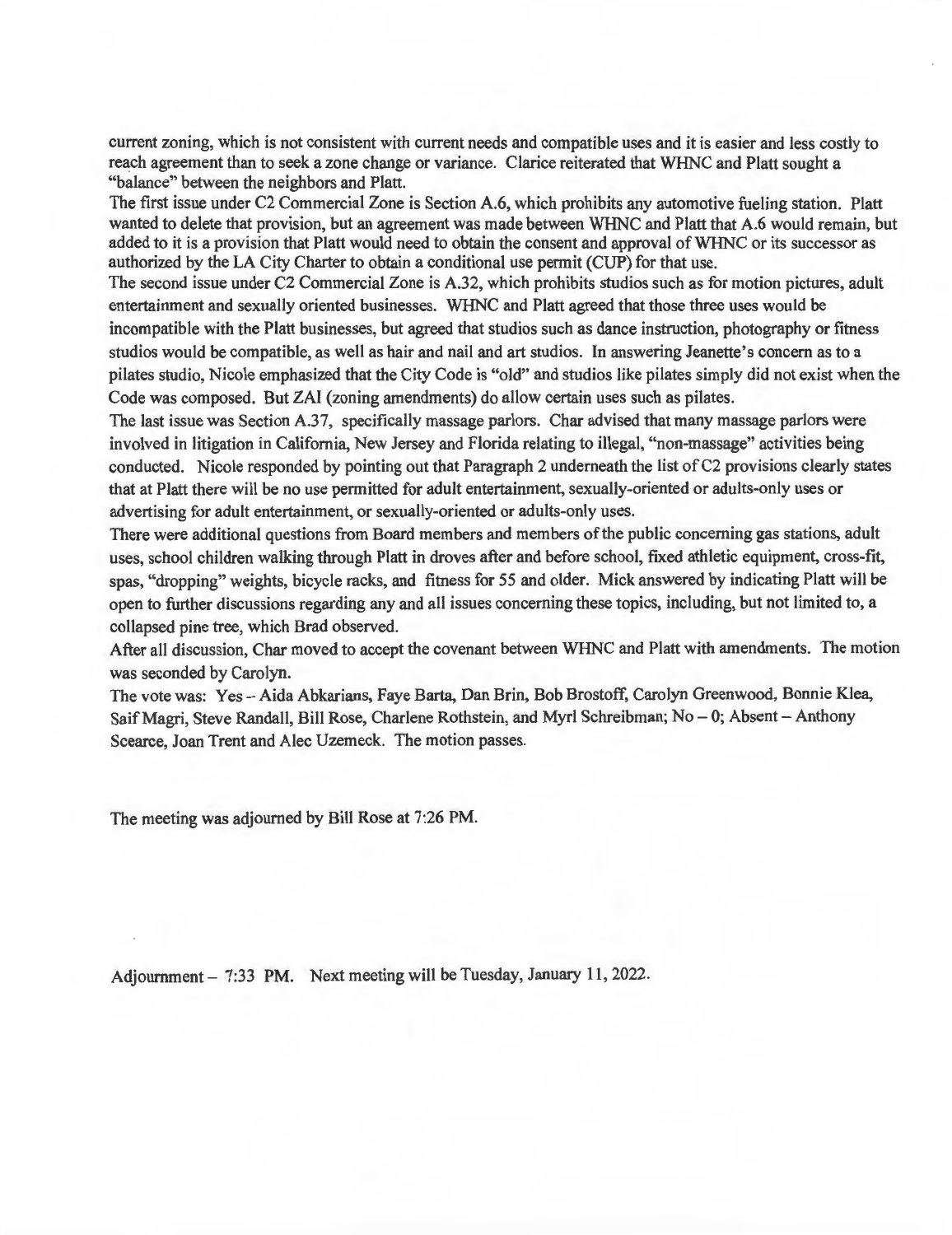Olive & Fig

UNN K. WYATT CHIEF ZONING ADMINISTRATOR

#### ASSOCIATE ZONING ADMINISTRATORS

JACK CHIANG LOURDES GREEN THEODORE l. IRVING CHARLES J. RAUSCH, JR. JIM TOKUNAGA FERNANDO TOVAR DAVID S. WEINTRAUB MAYA E. ZAITZEVSKY

October 30, 2015

Antonio Bellissimo (A)(O) Café Della Vita 23759 Roscoe Boulevard Canoga Park, CA 91304

Patrick Panzarello (R) Patrick Panzarello Consulting Service 9111 Morning Glow Way Sun Valley, CA 91352 Legal Description: Lot B: Tract 1197

CITY OF **LOS ANGELES CALIFORNIA** 



**ERIC GARCETTI** 

CASE NO. ZA 2014-4024(CUB) CONDITIONAL USE 23759 West Roscoe Boulevard Chatsworth-Porter Ranch Planning Area  $Zone : C2-1L, P-1L$ D. M. : 192B089 C. D. : 12 CEQA : ENV 2014-4025-CE

Pursuant to Los Angeles Municipal Code Section 12.24-W, 1, I hereby APPROVE:

a conditional use to permit the sale and dispensing of a full line of alcoholic beverages for on-site consumption in conjunction with a proposed restaurant in the  $C2-1L$  Zone,

upon the following additional terms and conditions:

- 1. All other use, height and area regulations of the Municipal Code and all other applicable government/regulatory agencies shall be strictly complied with in the development and use of the property, except as such regulations are herein specifically varied or required.
- 2. The use and development of the property shall be in substantial conformance with the plot plan submitted with the application and marked Exhibit "A", except as may be revised as a result of this action.
- 3. The authorized use shall be conducted at all times with due regard for the character of the surrounding district, and the right is reserved to the Zoning Administrator to impose additional corrective Conditions, if, in the Administrator's opinion, such Conditions are proven necessary for the protection of persons in the neighborhood or occupants of adjacent property.
- 4. All graffiti on the site shall be removed or painted over to match the color of the surface to which it is applied within 24 hours of its occurrence.
- 5. A copy of the first page of this grant and all Conditions and/or any subsequent appeal of this grant and its resultant Conditions and/or letters of clarification shall be printed on the building plans submitted to the Development Services Center and the Department of Building and Safety for purposes of having a building permit issued.

DEPARTMENT OF CITY PLANNING MICHAEL J. LOGRANDE DIRECTOR

OFFICE OF ZONING ADMINISTRATION 200 N. SPRING STREET, 7'" FLOOR LOS ANGELES, CA 90012 (213) 978 1318 FAX: (21 3) 978·1334 www.planning.lacity.org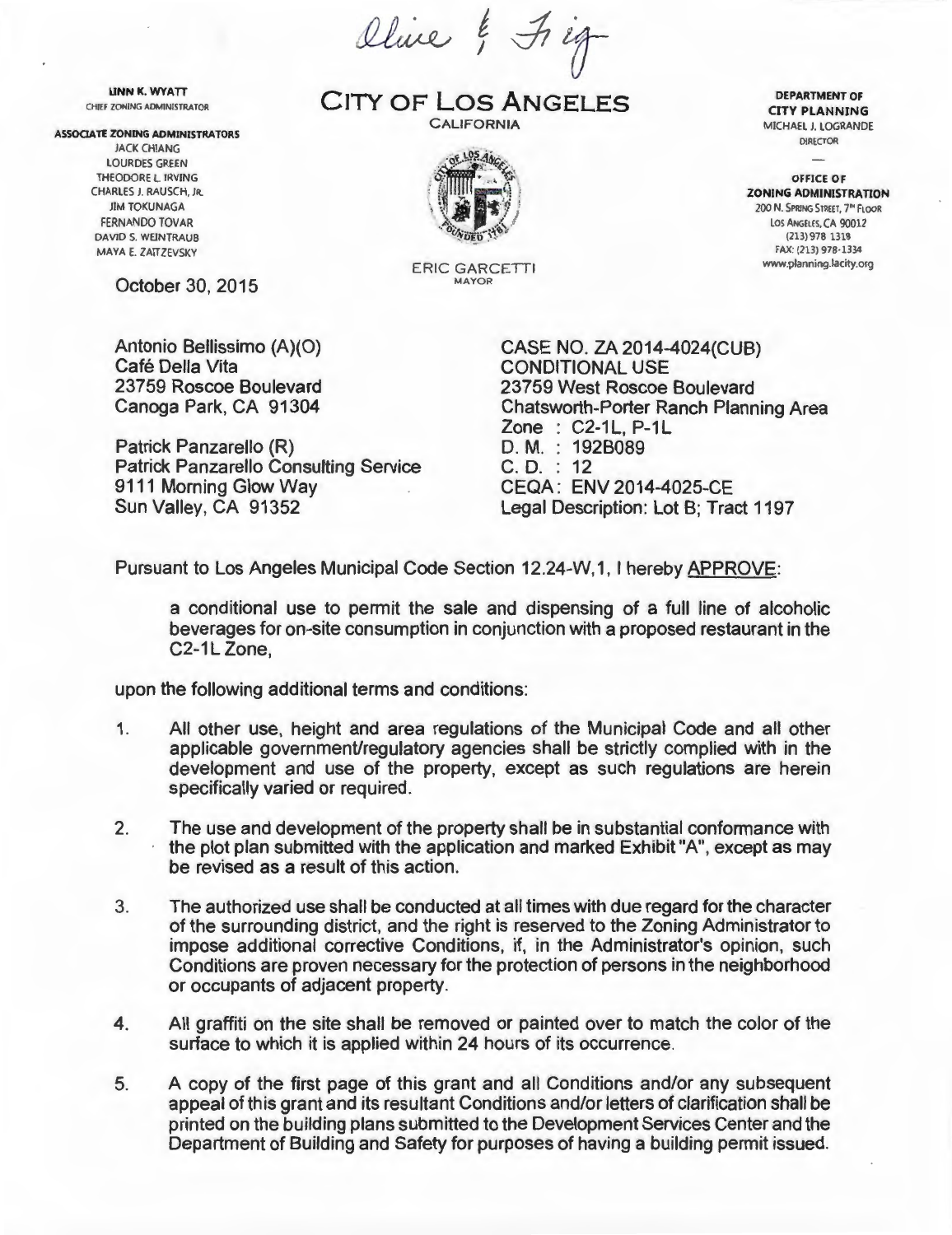## CASE NO. ZA 2014-4024(CUB) PAGE2

- 6. Within 30 days of the effective date of this grant, a covenant acknowledging and agreeing to comply with all the terms and conditions established herein shall be recorded in the County Recorder's Office. The agreement (standard master covenant and agreement form CP-6770) shall run with the land and shall be binding on any subsequent owners, heirs or assigns. The agreement with the conditions attached must be submitted to the Development Services Center or the Condition Compliance Unit for approval before being recorded. After recordation, a certified copy bearing the Recorder's number and date shall be provided to the Development Services Center or Condition Compliance Unit for inclusion in the case file.
- 7. The restaurant shall not exceed a maximum square footage of 2,400 square feet. The front outdoor patio shall be limited to 24 seats and the rear outdoor patio to 28 seats. Indoor seats shall be limited to a maximum of 72 seats.
- B. Hours of operation shall not exceed 8 a.m. to 11 p.m. Sunday through Thursday and 8 a.m. to 12 midnight on Friday and Saturday. No after-hours use is permitted.
- 9. The premises shall be maintained as a bona fide eating place (restaurant) with an operational kitchen and shall provide a menu containing an assortment of foods normally offered in such restaurant. Food service shall be available at all times the restaurant is open for business.
- 10. No reduction in required parking is included as part of this grant.
- 11. No cover charge or admission fee is permitted.
- 12. The premises shall not be used for private parties from which the general public is excluded.
- 13. Live entertainment shall be limited to a maximum of three acoustical musicians and vocalists, and shall be conducted indoors only. No drum set is allowed, but small Bongo-type drums are permissible.
- 14. Music or noise from inside the premise and outdoor patios shall not be audible beyond the subject property lines. Rear doors shall be kept closed at all times; this does not preclude normal passage through the doorway.
- 15. No pool tables, coin-operated games or video machines are permitted.
- 16. No conditional use for dancing has been requested or approved herein.
- 17. No enclosed room intended for use by patrons is permitted.
- 18. Exterior lighting on the building shall be maintained and provide sufficient illumination of the immediate environment so as to render objects or persons clearly visible. Exterior lighting in the rear patio area shall be shielded and directed only onto the subject property. The light source shall not be visible from adjoining or abutting residential properties.
- 19. No outdoor public announcement speaker system shall be installed or utilized.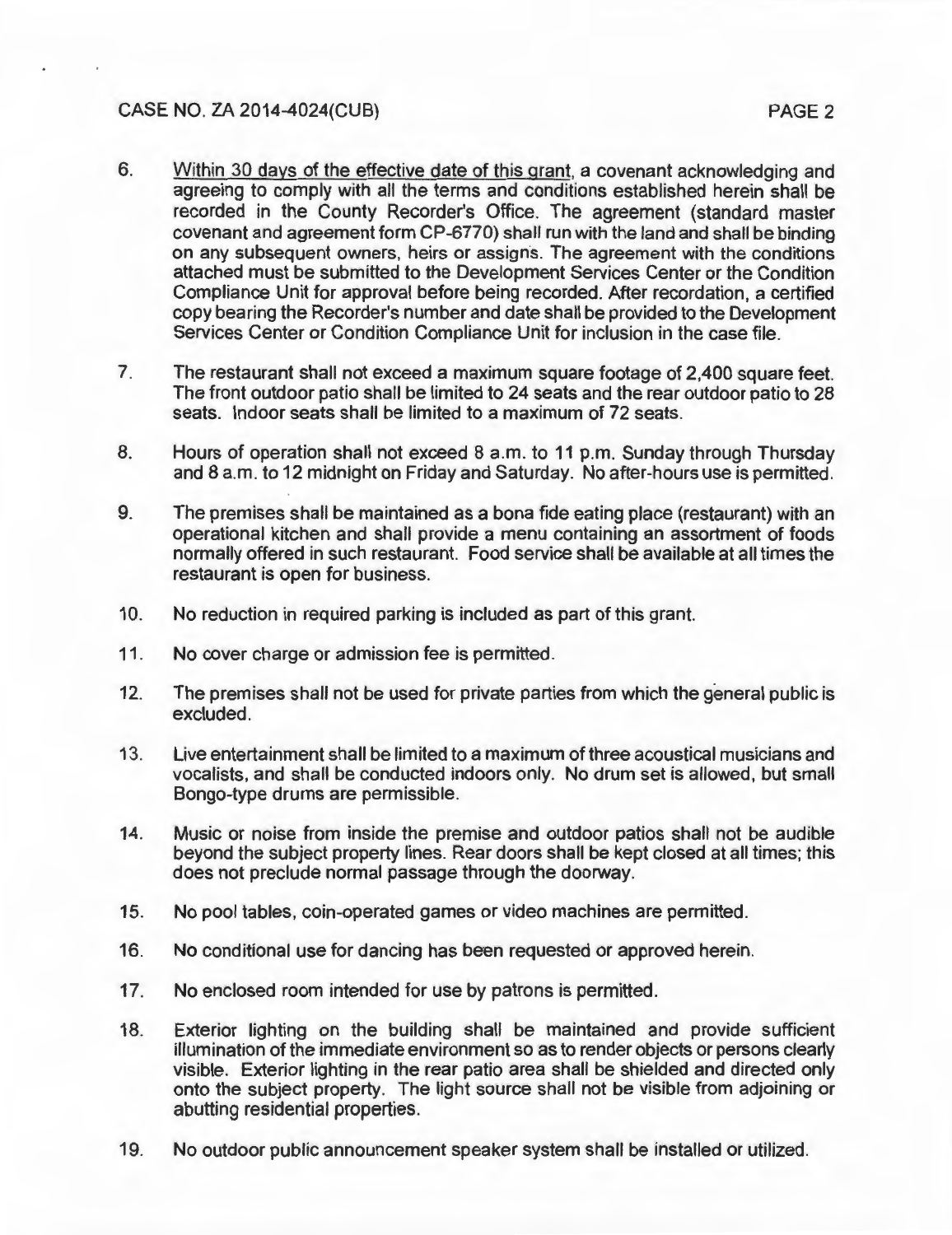### CASE NO. ZA 2014-4024(CUB) PAGE3

- 20. The exterior windows and glass doors of the restaurant shall be maintained substantially free of sign and other materials from the ground to at least 6 feet in height above the ground so as to permit surveillance into the location by Police and private security. Notwithstanding this condition, exterior windows and glass doors of the restaurant may be covered by sheer roll-up shades or other mechanisms to shield patrons from excessive glare of the sun if necessary.
- 21. Within six months of the effective date of this action, all employees involved with the sale and service of alcoholic beverages, including managers, shall enroll in the Los Angeles Police Department "Standardized Training for Alcohol Retailers" (STAR). Upon completion of such training, the applicant shall request the Police Department to issue a letter identifying which employees completed the training. The applicant shall transmit a copy of the letter from the Police Department to the Zoning Administrator as evidence of compliance. This training shall be required for a new employees within three months of hiring and on an annual basis for all other employees.
- 22. An electronic age verification device shall be retained on the premises available for use during operational hours. This device shall be maintained in operational condition and all employees shall be instructed in its use.
- 23. The applicant shall be responsible for maintaining the area adjacent to the premises and parking areas over which he/she has control free of litter and debris.
- 24. The owner/operator shall maintain video surveillance of all exterior areas, including entrances and exits and subject parking areas, and maintain a minimum of a four-week DVR library. All persons acting in the capacity of manager shall be familiar with the security system and have the ability to make a copy of the content and provide it to law enforcement officers upon request.
- 25. The applicant, business operator and licensee shall maintain on the premises and present upon request to any enforcement agency the valid current name, phone number and any other contact information needed to facilitate timely communication with the representative responsible for the establishment.
- 26. All licenses, permits and conditions shall be posted in a conspicuous location at the facility. Additionally, a copy shall be provided to all employees who shall sign an acknowledgment form stating that they have read and understood all of the ABC and conditional use permit conditions. Said form shall be maintained at the location by the owner and/or manager who shall present it to Police personnel, ABC investigators or any other City agency upon request.
- 27. At least one on-duty manager with authority for the establishment and the activities within the facility shall be on the premises at all times that the facility is open for business. The on-duty manager's responsibilities shall include the monitoring of the interior and exterior of the premises to insure compliance with all applicable conditions of. this grant
- 28. A 24-hour hot line phone number shall be provided for the receipt of complaints and shall be: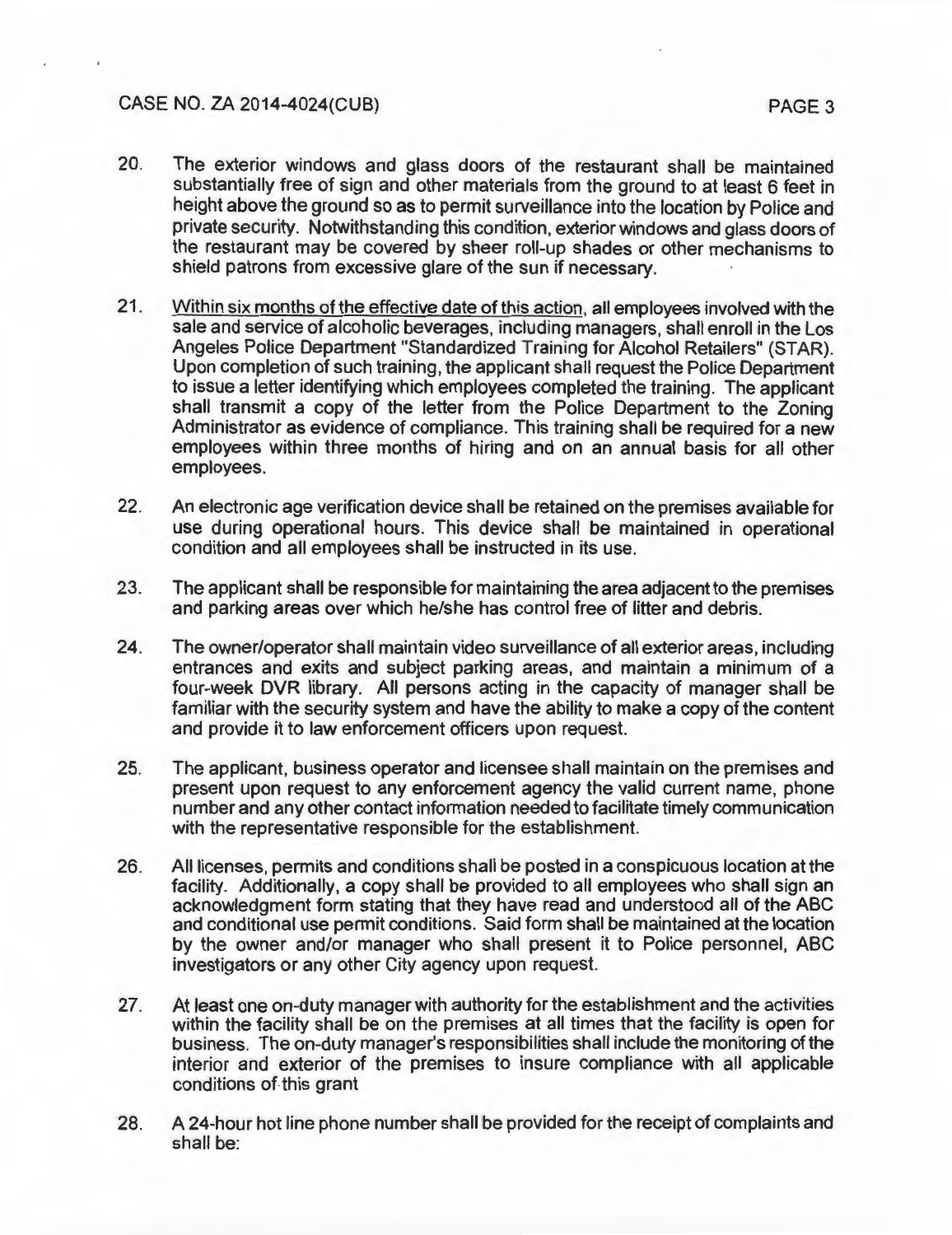- a. Posted at the entry, and the cashier;
- b. Provided to the immediate neighbors, schools and local neighborhood council groups.
- 29. Loitering on or around the premises under the control of the applicant is prohibited.
- 30. The authorization granted herein for the sale of a full line of alcohol on the subject premises is for a period of five (5) years from the effective date of this grant. Thereafter, a new authorization shall be required to continue the sale of alcohol on-site.
- 31. If at any time during the period of the grant, should documented evidence be submitted showing continued violation(s) of any condition(s) of the grant, resulting in a disruption or interference with the peaceful enjoyment of the adjoining and neighboring properties, the Zoning Administrator shall have the right to require the applicant to file a plan approval application together with the associated fees and to hold a public hearing to review the applicant's compliance with, and effectiveness of, the conditions of the grant. The applicant shall be required to submit a summary and supporting documentation demonstrating how compliance with each condition of the grant has been attained. Upon review, the Zoning Administrator may modify, add or delete conditions and reserves the right to conduct the public hearing for nuisance abatement revocation purposes if so warranted by documentation.
- 32. **MViP- Monitoring, Verification and Inspection Program.** At any time, before, during, or after operating hours, a City inspector may conduct a site visit to assess compliance with, or violations of, any of the conditions of this grant. Observations and results of said inspection will be documented and used to rate the operator according to the level of compliance. If a violation exists, the owner/operator will be notified of the deficiency or violation and will be required to correct or eliminate the deficiency or violation. Multiple or continued documented violations or Orders to Comply issued by the Department of Building and Safety which are not addressed within the time prescribed therein, may result in denial of future requests to renew or extend this grant.

### 33. INDEMNIFICATION AND REIMBURSEMENT OF LITIGATION COSTS.

Applicant shall do all of the following:

- a. Defend, indemnify and hold harmless the City from any and all actions against the City relating to or arising out of the City's processing and approval of this entitlement, including but not limited to, an action to attack, challenge, set aside, void or otherwise modify or annul the approval of the entitlement, the environmental review of the entitlement, or the approval of subsequent permit decisions or to claim personal property damage, including from inverse condemnation or any other constitutional claim.
- b. Reimburse the City for any and all costs incurred in defense of an action related to or arising out of the City's processing and approval of the entitlement, including but not limited to payment of all court costs and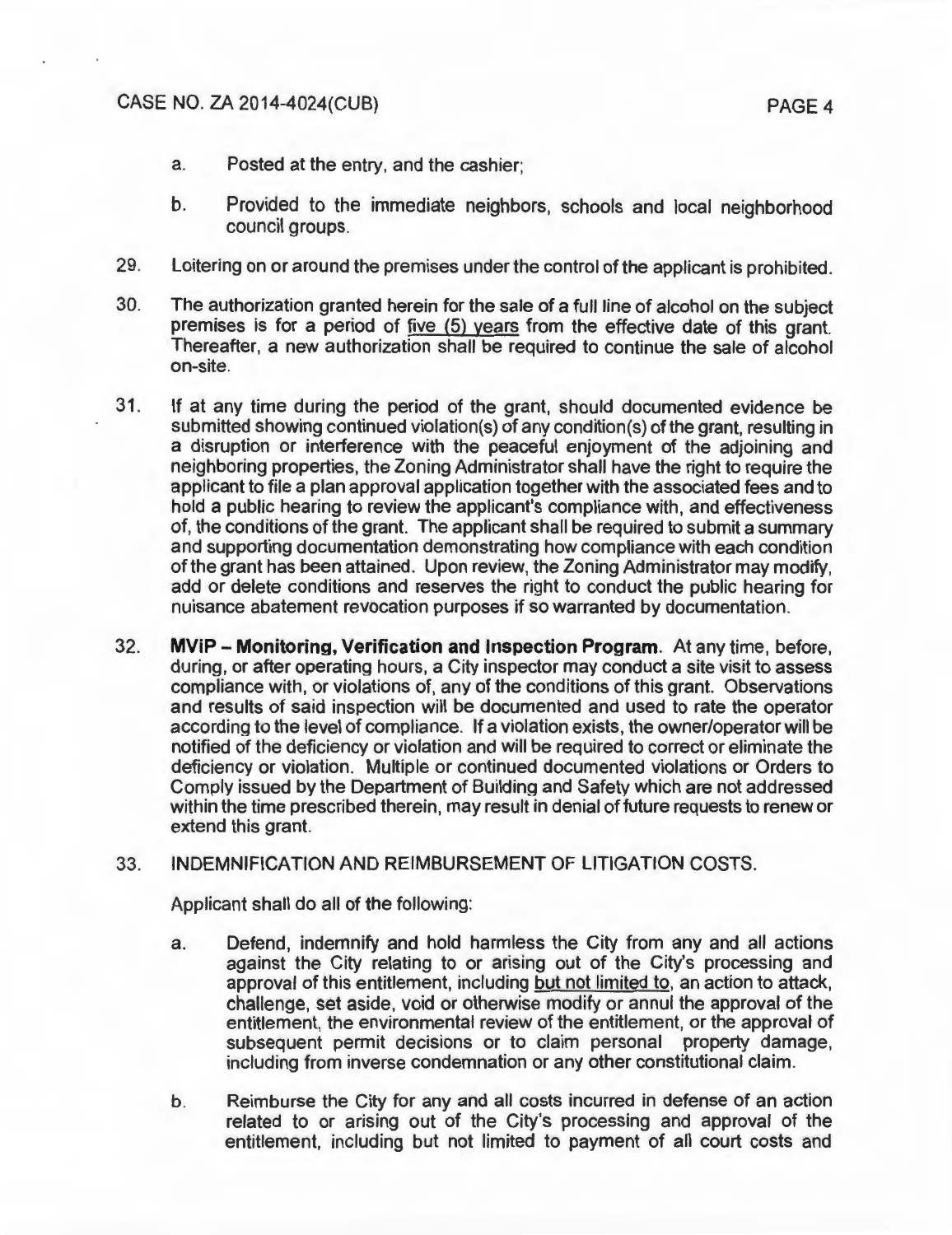Fallbroad & Rossae



## **DEPARTMENT OF CITY PLANNING APPLICATION**

#### THIS BOX FOR CITY PLANNING STAFF USE ONLY

| <b>Case Number</b>                      |                                                           |                                                                         |
|-----------------------------------------|-----------------------------------------------------------|-------------------------------------------------------------------------|
| <b>Env. Case Number</b>                 |                                                           |                                                                         |
| <b>Application Type</b>                 |                                                           |                                                                         |
| Case Filed With (Print Name)            |                                                           | <b>Date Filed</b>                                                       |
| Application includes letter requesting: |                                                           |                                                                         |
| <b>Waived hearing</b>                   | <b>D</b> Concurrent hearing<br><b>Related Case Number</b> | $\Box$ Hearing not be scheduled on a specific date (e.g. vacation hold) |

Provide all information requested. Missing, incomplete or inconsistent information *will* cause delays. All terms in this document are applicable to the singular as well as the plural forms of such terms. Detailed filing instructions are found on form CP-7810

#### 1. PROJECT LOCATION

| Street Address <sup>1</sup> 22815 - 22825 W. Roscoe Boulevard               | Unit/Space Number                      |
|-----------------------------------------------------------------------------|----------------------------------------|
| Legal Description <sup>2</sup> (Lot, Block, Tract) Lot A (Arb 1) of PM 7115 |                                        |
| Assessor Parcel Number 2005-002-018                                         | Total Lot Area 304,479 SF (6.99 acres) |

#### 2. PROJECT DESCRIPTION

Present Use Surface Parking Lot in Industrial Office Business Park

Proposed Use Three light industrial buildings inclusive of warehouse, manufacturing and ancillary office.

Project Name (if applicable) Fallbrook Point

Describe in detail the characteristics, scope and/or operation of the proposed project The Applicant seeks to clear the Subject Property of the existing surface parking lot in order to construct, use and maintain an approxmately  $\pm$  98.614 SF new light industrial development comprised of three seperate buildings built to a maximum height of up to 45 feet;

InClusive of warehouse, manufacturing and ancillary office space. Parking to be provided on sile within the surface parking lot. Please see Attachment A for more information.

Additional information attached **D** YES 0 NO

Complete and check all that apply:

#### Existing Site Conditions

- $\boxtimes$  Site is undeveloped or unimproved (i.e. vacant)
- $\square$  Site has existing buildings (provide copies of building permits)
- $\Box$  Site is located within 500 feet of a freeway or railroad
- $\square$  Site is located within 500 feet of a sensitive use (e.g. school, park)
- $\square$  Site is/was developed with use that could release hazardous materials on soil and/or groundwater (e.g. dry cleaning, gas station, auto repair, industrial)
- $\square$  Site has special designation (e.g. National Historic Register, Survey LA)



<sup>&</sup>lt;sup>1</sup> Street Addresses must include all addresses on the subject/application site (as identified in ZIMAS—http://zimas.lacity.org)<br><sup>2</sup> Legal Description must include all contiguously owned properties (even if they are not a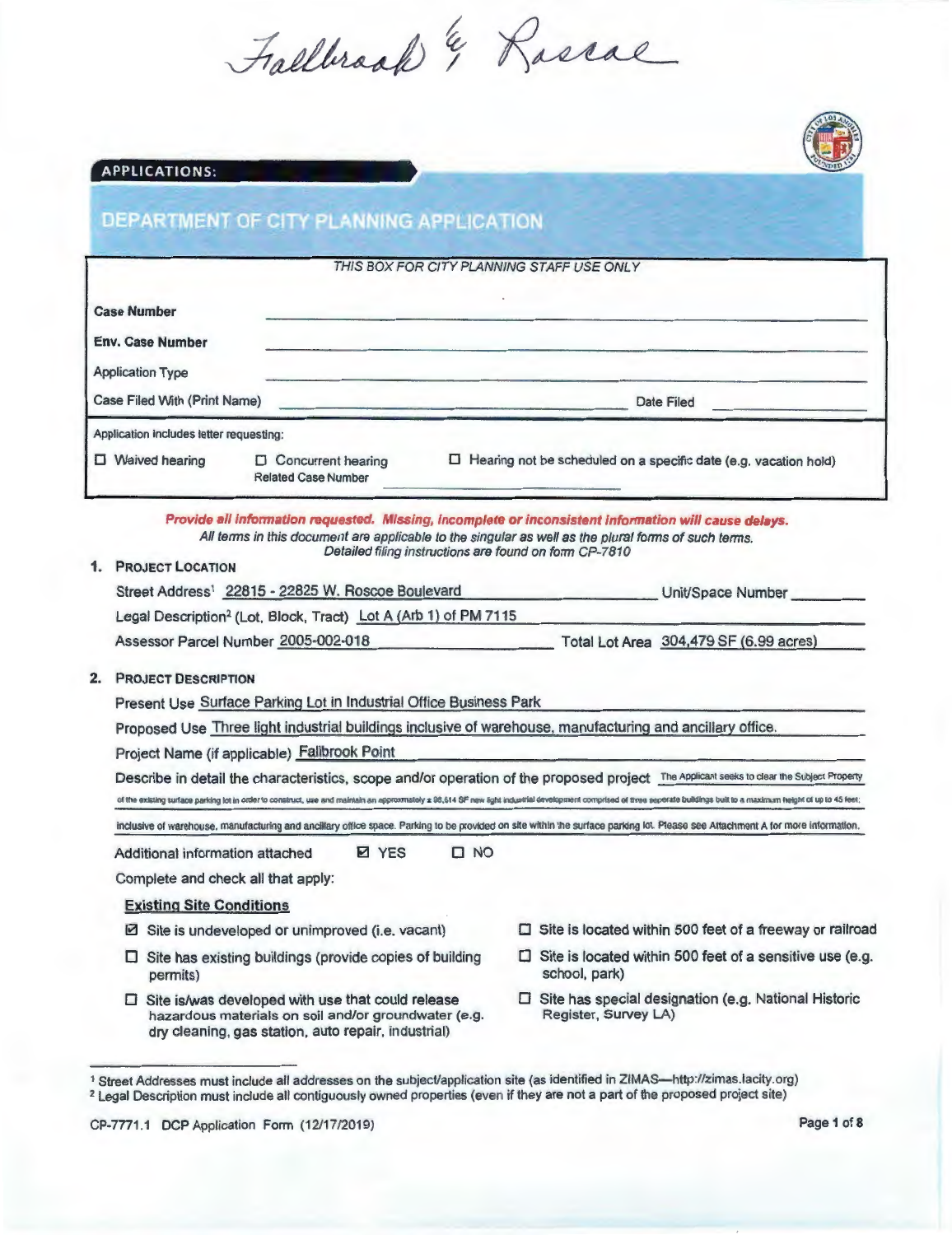| <b>Proposed Project Information</b>                                                                                                                       |                                                                                                                                                                                                                                                |
|-----------------------------------------------------------------------------------------------------------------------------------------------------------|------------------------------------------------------------------------------------------------------------------------------------------------------------------------------------------------------------------------------------------------|
| (Check all that apply or could apply)                                                                                                                     | $\Box$ Removal of protected trees on site or in the<br>public right of way                                                                                                                                                                     |
| <b>El</b> Demolition of existing buildings/structures                                                                                                     | ■ New construction: 98,614 square feet                                                                                                                                                                                                         |
| $\square$ Relocation of existing buildings/structures                                                                                                     | $\Box$ Accessory use (fence, sign, wireless, carport, etc.)                                                                                                                                                                                    |
| $\Box$ Interior tenant improvement                                                                                                                        | $\square$ Exterior renovation or alteration                                                                                                                                                                                                    |
| $\Box$ Additions to existing buildings                                                                                                                    | $\square$ Change of use and/or hours of operation                                                                                                                                                                                              |
| <b>⊠</b> Grading                                                                                                                                          | $\Box$ Haul Route                                                                                                                                                                                                                              |
| <b>Ø</b> Removal of any on-site tree                                                                                                                      | $\Box$ Uses or structures in public right-of-way                                                                                                                                                                                               |
| $\Box$ Removal of any street tree                                                                                                                         | $\Box$ Phased project                                                                                                                                                                                                                          |
| <b>Housing Component Information</b>                                                                                                                      |                                                                                                                                                                                                                                                |
| Number of Residential Units:                                                                                                                              | Existing $N/A$ - Demolish(ed) <sup>3</sup> $N/A$ + Adding $N/A$ = Total<br>N/A                                                                                                                                                                 |
| Number of Affordable Units <sup>4</sup>                                                                                                                   | Existing $N/A$ - Demolish(ed) $N/A$ + Adding $N/A$ = Total<br><b>N/A</b>                                                                                                                                                                       |
| <b>Number of Market Rate Units</b>                                                                                                                        | Existing N/A - Demolish(ed) N/A + Adding N/A = Total N/A                                                                                                                                                                                       |
| Mixed Use Projects, Amount of Non-Residential Floor Area:                                                                                                 | <b>N/A</b><br>square feet                                                                                                                                                                                                                      |
| Is your project required to dedicate land to the public right-of-way? EZ YES $\Box$ NO<br>If so, what is/are your dedication requirement(s)? $2 \sim$ ft. | Have you submitted the Planning Case Referral Form to BOE? (required) $\boxtimes$ YES $\Box$ NO<br>If you have dedication requirements on multiple streets, please indicate: __________________________                                        |
| 3. ACTION(S) REQUESTED                                                                                                                                    |                                                                                                                                                                                                                                                |
|                                                                                                                                                           | Provide the Los Angeles Municipal Code (LAMC) Section that authorizes the request and (if applicable) the LAMC<br>Section or the Specific Plan/Overlay Section from which relief is sought; follow with a description of the requested action. |
| Does the project include Multiple Approval Requests per LAMC 12.36?                                                                                       | <b>O</b> YES<br><b>EN NO</b>                                                                                                                                                                                                                   |
| <b>Authorizing Code Section LAMC Section 16.05</b>                                                                                                        |                                                                                                                                                                                                                                                |
| Code Section from which relief is requested (if any): N/A                                                                                                 |                                                                                                                                                                                                                                                |
|                                                                                                                                                           | Action Requested, Narrative: Site Plan Review for a project that will construct 50,000 square feet or more of new                                                                                                                              |
| non-residential floor area. Please see additional information attached.                                                                                   |                                                                                                                                                                                                                                                |
| <b>Authorizing Code Section N/A</b>                                                                                                                       |                                                                                                                                                                                                                                                |
| Code Section from which relief is requested (if any): N/A                                                                                                 |                                                                                                                                                                                                                                                |
| Action Requested, Narrative: N/A                                                                                                                          | <u> 1989 - Jan Samuel Alexandria (h. 1989).</u><br>1900 - Johann Stein, fransk politik (h. 1900).                                                                                                                                              |
| <b>Additional Requests Attached</b><br><b>LI YES</b>                                                                                                      | <b>EZ NO</b>                                                                                                                                                                                                                                   |

<sup>&</sup>lt;sup>3</sup> Number of units to be demolished and/or which have been demolished <u>within the last five (5) years</u>. <sup>4</sup>*As* determined by the Housing and Community Investment Department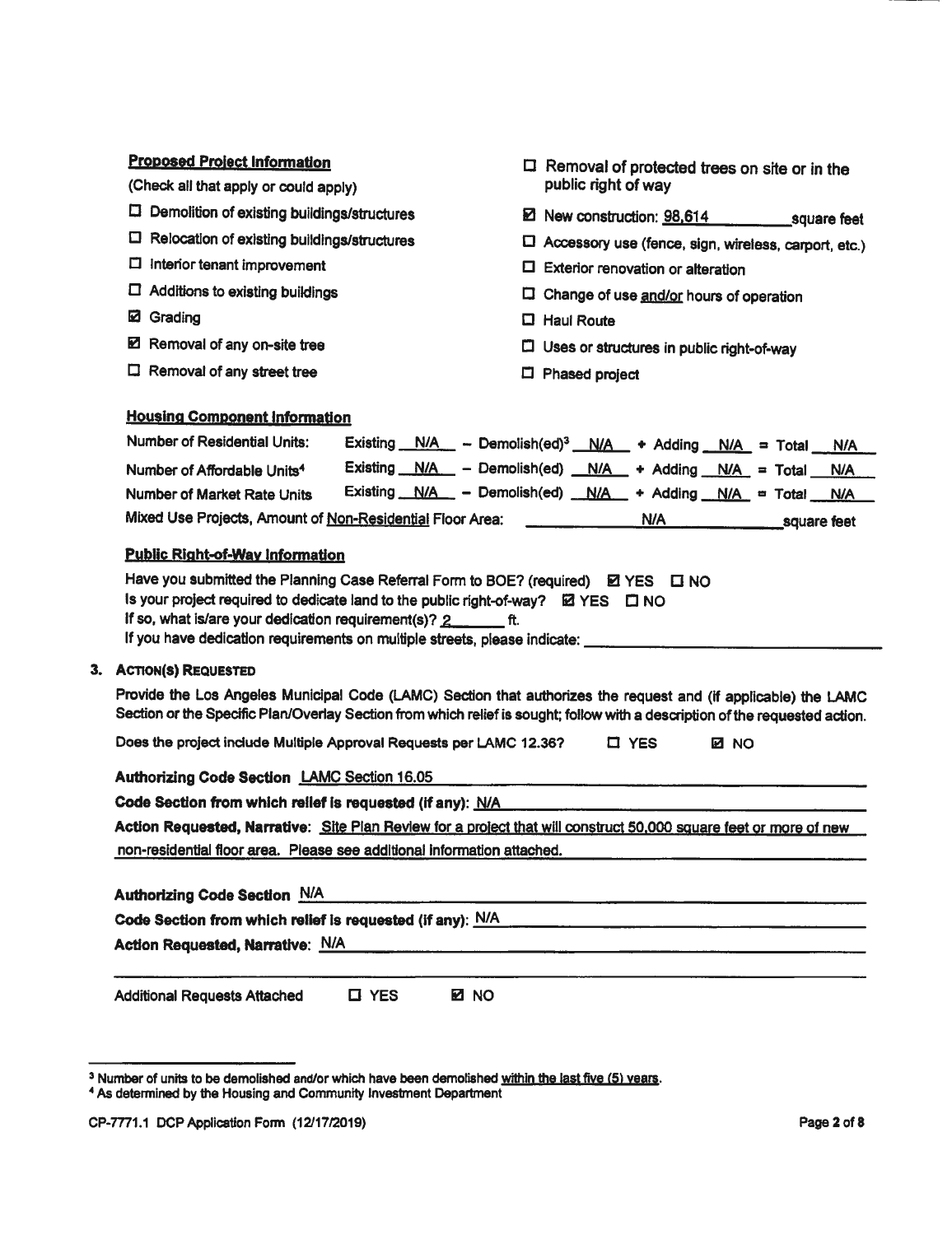### 4. RELATED DEPARTMENT OF CITY PLANNING CASES

Are there previous or pending cases/decisions/environmental clearances on the project site?  $\boxdot$  YES  $\Box$  NO If YES, list all case number(s) CPC-2007-237-ZC-GPA-CU-SPR, ORD 180,844, ENV-2006-10437-MND, DIR-2016--317-ACI-CLQ, DIR-2017-2024-ACI-CLQ, AA-2016-410-PMEX, AA-2017-1168-PMEX, DIR-2019-7507-ACI-CLQ

If the application/project is directly related to one of the above cases, list the pertinent case numbers below and complete/check all that apply (provide copy).

| Case No.<br>DIR-2019-7507-ACI-CLQ                                                                                              | Ordinance No.:<br>ORD 180,844                                         |                             |
|--------------------------------------------------------------------------------------------------------------------------------|-----------------------------------------------------------------------|-----------------------------|
| $\square$ Condition compliance review                                                                                          | E Clarification of Q (Qualified) classification                       |                             |
| $\Box$ Modification of conditions                                                                                              | $\square$ Clarification of D (Development Limitations) classification |                             |
| $\Box$ Revision of approved plans                                                                                              | E Amendment to T (Tentative) classification                           |                             |
| $\square$ Renewal of entitlement                                                                                               |                                                                       |                             |
| □ Plan Approval subsequent to Master Conditional Use                                                                           |                                                                       |                             |
| For purposes of environmental (CEQA) analysis, is there intent to develop a larger project?                                    |                                                                       | $\square$ YES<br>E NO       |
| Have you filed, or is there intent to file, a Subdivision with this project?                                                   |                                                                       | <b>D</b> YES<br><b>E</b> NO |
| if YES, to either of the above, describe the other parts of the projects or the larger project below, whether or not currently |                                                                       |                             |
| filed with the City:                                                                                                           |                                                                       |                             |
|                                                                                                                                |                                                                       |                             |

#### 5. RELATED DOCUMENTS I REFERRALS

To help assigned staff coordinate with other Departments that may have a role in the proposed project, please provide a copy of any applicable form and reference number if known.

- a. Specialized Requirement Form Site Plan Review Attached
- b. Geographic Project Planning Referral N/A
- c. Citywide Design Guidelines Compliance Review Form Attached
- d. Critywide Design Guidelines Compilance Review Form Auduned<br>d. Affordable Housing Referral Form N/A e. Mello Form.:.N.::.IA:..:.... \_\_\_\_\_\_\_\_\_\_\_\_\_\_\_\_\_\_\_\_\_\_\_\_\_\_\_\_\_\_ \_
- 
- f. Unpermitted Dwelling Unit (UDU) Inter-Agency Referral Form N/A
- g. HPOZ Authorization Form N/A.
- h. Management Team Authorization N/A
- i. Expedite Fee Agreement Attached
- j. Department of Transportation (DOT) Referral Form To be provided
- k. Preliminary Zoning Assessment Referral Form N/A
- I. SB330 Preliminary Application N/A
- m. Bureau of Engineering (BOE) Planning Case Referral Form (PCRF) ...Attached<br>m. Bureau of Engineering (BOE) Planning Case Referral Form (PCRF) ...Attached n. Bureau of Engineering (BOE) Planning Case Relental Porm (PCRP) Alliached<br>n. Order to Comply N/A
- 
- o. Building Permits and Certificates of Occupancy ..:.N.::;IA:..:..... \_\_\_\_\_\_\_\_\_\_\_\_\_\_\_\_\_\_ \_ o. Bullaing Permits and Certificates of Occupancy <u>TVA. New York and the serve the serve the serve that the serve</u><br>p. Hillside Referral Form (BOE) N/A
- 
- p. Hillside Referral Form (BOE<u>) N/A.</u><br>q. Low Impact Development (LID) Referral Form (Storm water Mitigation) <u>Attached:</u>

r. SB330 Determination Letter from Housing and Community Investment Department N/A

s. Are there any recorded Covenants, affidavits or easements on this property? BI YES (provide copy)  $\Box$  NO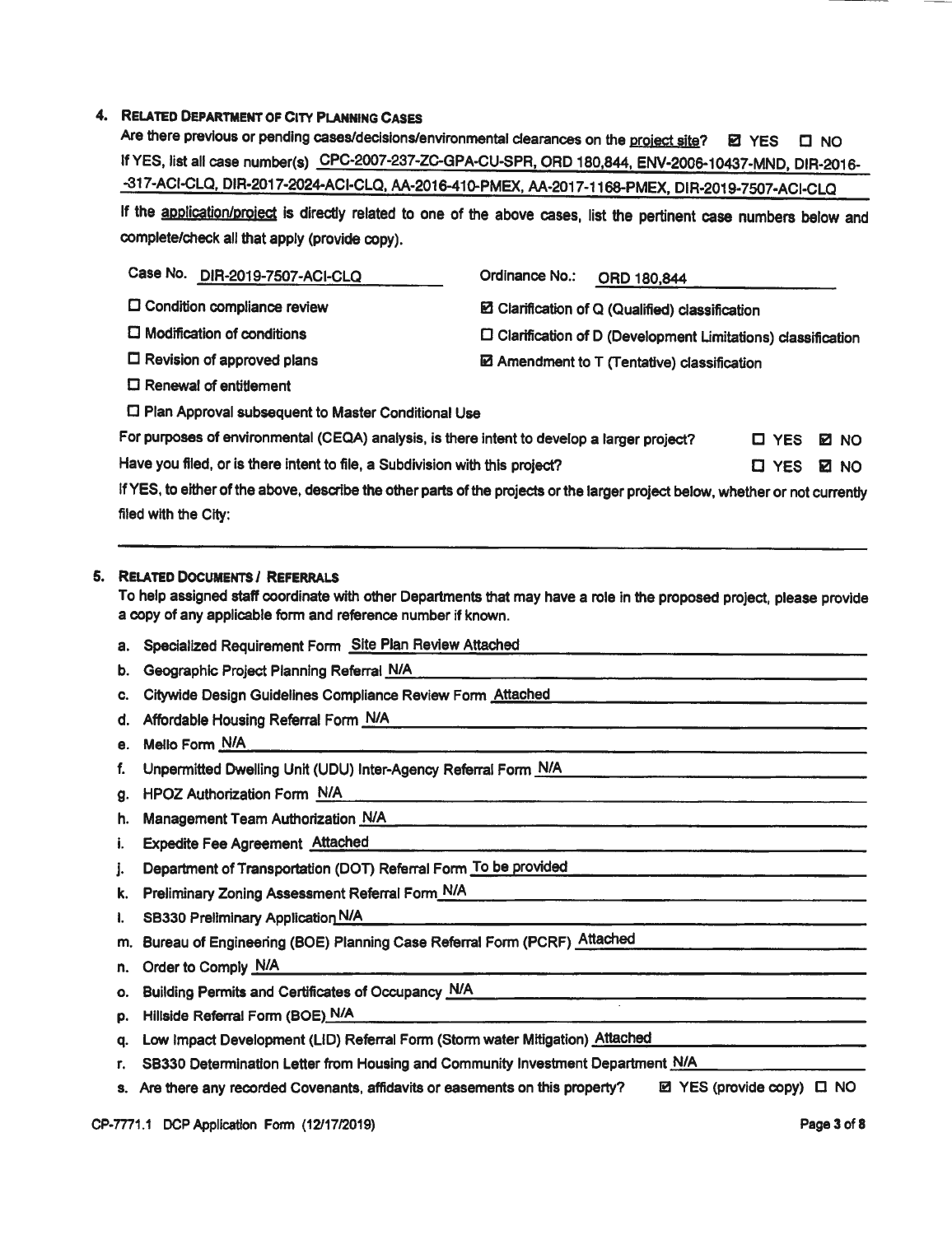#### **OVERVIEW**

CEQA, or the California Environmental Quality Act, is a statute that requires state and local agencies to Identify the significant environmental impacts of their actions and to avoid or mitigate those impacts, if feasible. CEQA requires public agencies to conduct environmental review before making a determination on a project. The environmental review process examines the potential impacts your project will have on the property and its surroundings and makes recommendations (mitigation measures) on how to minimize or reduce those impacts that are found to be significant. The purpose of this application is to assist staff in determining the appropriate environmental clearance for your project. Please fill out this form completely. Missing, incomplete or inconsistent information will cause delays in the processing of your application.

#### 1. PROJECT DESCRIPTION

A. Briefly describe the entire project and any related entitlements (e.g., Tentative Tract, Conditional Use, Zone Change, etc.). The description must indude all phases and plans for future expansion.

| The Applicant seeks to clear the subject property in order to construct, use and maintain a new                                                                                                                                                                                                 |              |               |  |
|-------------------------------------------------------------------------------------------------------------------------------------------------------------------------------------------------------------------------------------------------------------------------------------------------|--------------|---------------|--|
| approximately 98,614 SF light industrial development comprised of three seperate buildings                                                                                                                                                                                                      |              |               |  |
| inclusive of warehouse, manufacturing and ancillary office space, built to a maximum height of up to 37 feet.                                                                                                                                                                                   |              |               |  |
| Parking for the propsoed Project will be provided on site within the surface parking lot.                                                                                                                                                                                                       |              |               |  |
| The Applicant requests a Site Plan Review approval to accomplish the proposed Project.                                                                                                                                                                                                          |              |               |  |
| Please see Attachment A for additional information.                                                                                                                                                                                                                                             |              |               |  |
| Additional information or Expanded Initial Study attached:                                                                                                                                                                                                                                      | <b>Z</b> YES | $\square$ NO  |  |
| B. Will the project require certification, authorization, clearance or issuance of a permit by any federal, state,<br>county, or environmental control agency, such as Environmental Protection Agency, Air Quality Management<br>District, Water Resources Board, Environmental Affairs, etc.? |              | ⊠ NO<br>□ YFS |  |

If YES. please specify:

### 2. EXISTING CONDITIONS

#### A. Project Site.

| Project Site.        |                  |             |
|----------------------|------------------|-------------|
| Lot Area: 304,479 SF |                  | square feet |
| Net Acres: 6.99      | Gross Acres: 7.7 |             |

#### B. ZOning/Land Use.

|                                 | <b>Existing</b>    | <b>Proposed</b>                |
|---------------------------------|--------------------|--------------------------------|
| Zoning                          | [T][Q]M1-1         | <b>ITIQIM1-1</b>               |
| Use of Land                     | <b>Parking lot</b> | Warehouse/Manufacturing/Office |
| <b>General Plan Designation</b> | Limited Industrial | <b>Limited Industrial</b>      |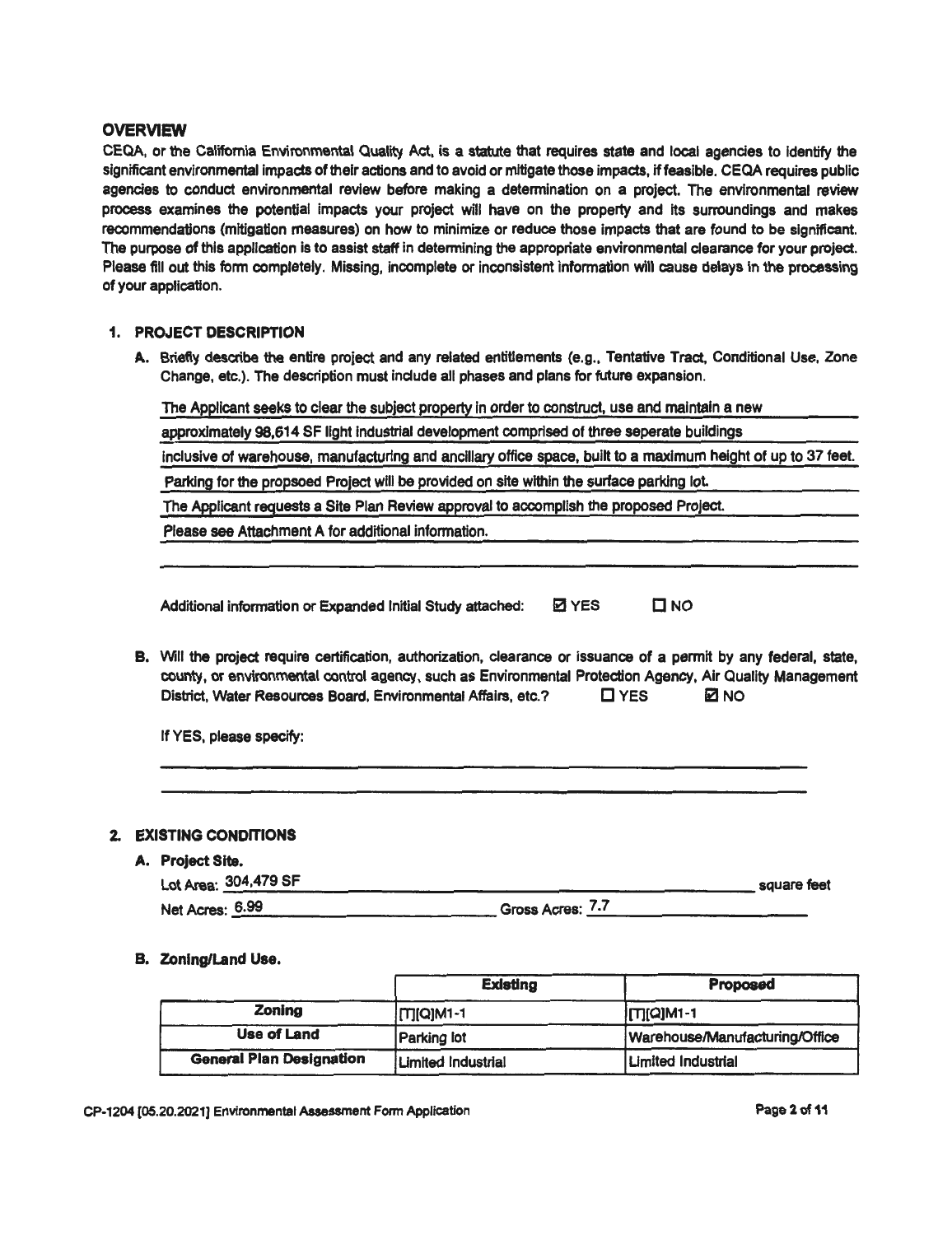#### c. Structures.

| 1. Does the property contain any vacant structures?                                                                                                                                                          | $\square$ YES<br><b>⊠ NO</b> |  |             |
|--------------------------------------------------------------------------------------------------------------------------------------------------------------------------------------------------------------|------------------------------|--|-------------|
|                                                                                                                                                                                                              |                              |  |             |
| <u> 2002 - John Harry Harry Harry Harry Harry Harry Harry Harry Harry Harry Harry Harry Harry Harry Harry Harry H</u><br>2. Will any structures be removed/demolished as a result of the project? $\Box$ YES |                              |  | <b>⊠ NO</b> |
|                                                                                                                                                                                                              |                              |  |             |
|                                                                                                                                                                                                              |                              |  |             |
|                                                                                                                                                                                                              |                              |  |             |
|                                                                                                                                                                                                              |                              |  |             |
| If residential dwellings (apartments, single-family, condominiums, etc.) are being removed indicate the                                                                                                      |                              |  |             |
| number of units:                                                                                                                                                                                             |                              |  |             |

#### D. Trees.

Are there any trees on the property, and/or within the public right-of-way next to the property, that will be removed or impacted\* as a result of the project?  $\boxtimes$  YES  $\Box$  NO

If YES, complete the following:

| <b>Tree</b><br><b>Status</b>       | Quantity<br>Existing | <b>Tree Types</b>                           | <b>Quantity</b><br><b>Removed</b> | <b>Quantity</b><br><b>Relocated</b> | <b>Quantity</b><br><b>Replaced</b> | Quantity<br>Impacted* |
|------------------------------------|----------------------|---------------------------------------------|-----------------------------------|-------------------------------------|------------------------------------|-----------------------|
| <b>Non-Protected</b>               | 163                  | See attached Tree Removal/Replacement table | 131                               | 0                                   | 144                                | 0                     |
| <b>Trees</b>                       |                      |                                             |                                   |                                     |                                    |                       |
| (8" trunk diameter<br>and greater) |                      |                                             |                                   |                                     |                                    |                       |
|                                    |                      |                                             |                                   |                                     |                                    |                       |
| <b>Protected Trees</b>             |                      | Oak Tree<br>(excluding Scrub Oak)           |                                   |                                     |                                    |                       |
| (4" trunk diameter<br>and greater) |                      | Southem California<br><b>Black Walnut</b>   |                                   |                                     |                                    |                       |
|                                    |                      | <b>Western Sycamore</b>                     |                                   |                                     |                                    |                       |
|                                    |                      | California Bay                              |                                   |                                     |                                    |                       |
| <b>Protected Shrubs</b>            |                      | Toyon                                       |                                   |                                     |                                    |                       |
| (4" trunk diameter<br>and greater  |                      | <b>Mexican Elderberry</b>                   |                                   |                                     |                                    |                       |

\* Impacted means that grading or construction activity will be conducted within five (5) feet of, or underneath, the tree's canopy.

Additional information attached: 2 YES DINO

If a protected tree (as defined in Section 17.02 of the LAMC) will be removed, replaced, relocated, or Impacted, a Tree Report Is required.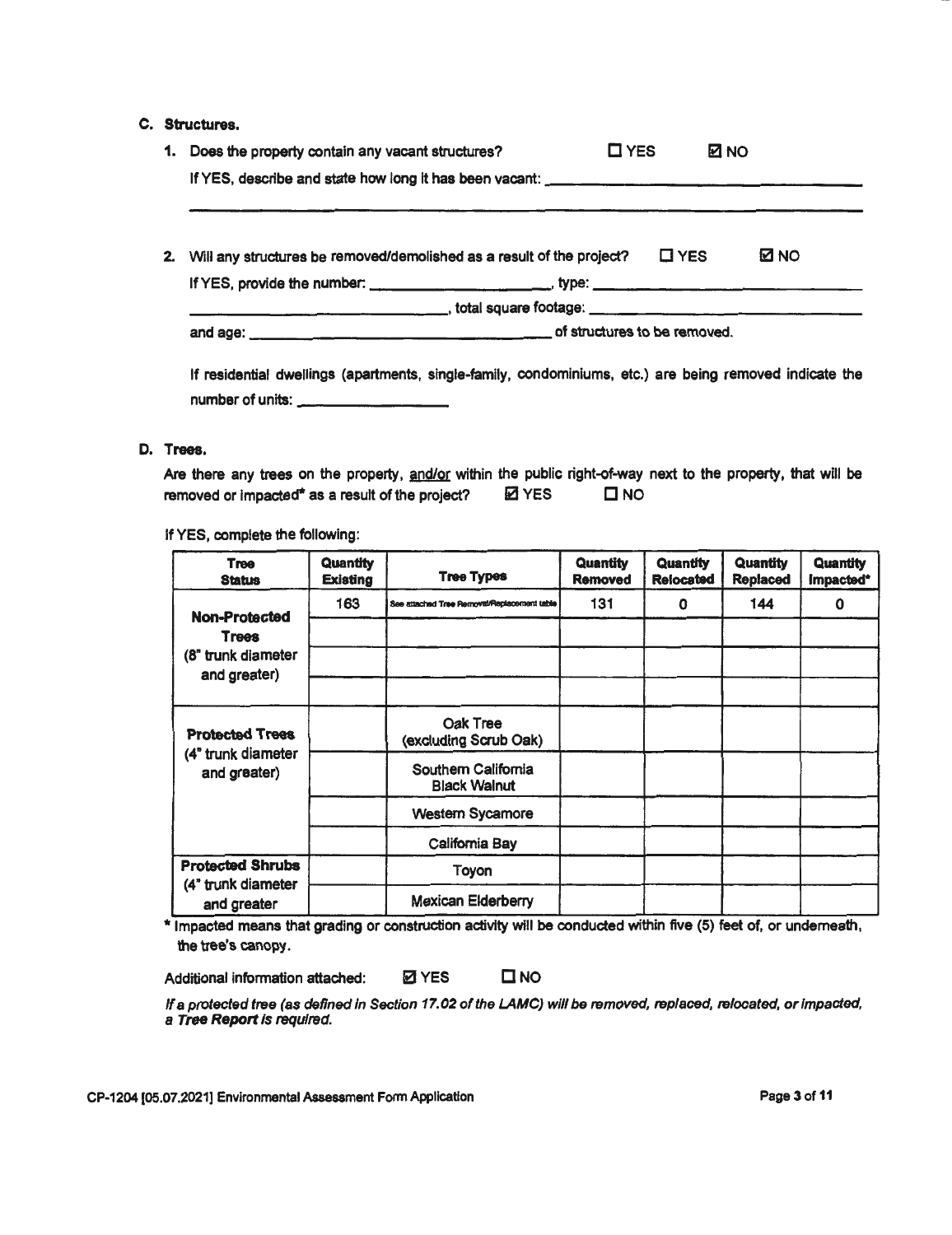# Fallbrook Point 22815 - 22825 W. Roscoe Boulevard

## Environmental Assessment Supplement Section 2D - Trees

# Tree Removal/Replacement Table

| <b>Trees to be Removed</b> |                 |                     | Replacement   |
|----------------------------|-----------------|---------------------|---------------|
| <b>Type</b>                | <b>Quantity</b> | <b>Type</b>         | <b>Quanti</b> |
| Pecan                      |                 | Chinese flame       | 8             |
| Common Catalpa             | 4               | Crape myrtle        | 24            |
| Carob                      | 8               | Magnolia            | 4             |
| <b>Blue gum</b>            |                 | Afghan pine         | 8             |
| Raywood Ash                | 6               | Chinese pistache    | 72            |
| <b>Chinese Flame</b>       | 13              | Coast live oak      | 9             |
| <b>Crape Myrtle</b>        | 3               | <b>Brisbane box</b> | 19            |
| Glossy pivet               | 3               | <b>Total</b>        | 144           |
| American Sweetgum          |                 |                     |               |
| Aleppo pine                | 9               |                     |               |
| <b>London Plane</b>        | 35              |                     |               |
| Flowering pear             | 3               |                     |               |
| Holly oak                  | 3               |                     |               |
| <b>Brazillian pepper</b>   |                 |                     |               |
| Chnese elm                 | 14              |                     |               |
| Mexican fan palm           | 22              |                     |               |
|                            | 131             |                     |               |

## **Replacement Trees** Type Quantity Type Quantity Box Size Chinese flame 8 36" Crape myrtle 24 24"<br>
Magnolia 4 24" Carob 24" 8 Magnolia 4 24" Afghan pine 8 24" Chinese pistache 72 24" Coast live oak 9 24"<br>Brisbane box 19 24" Brisbane box 19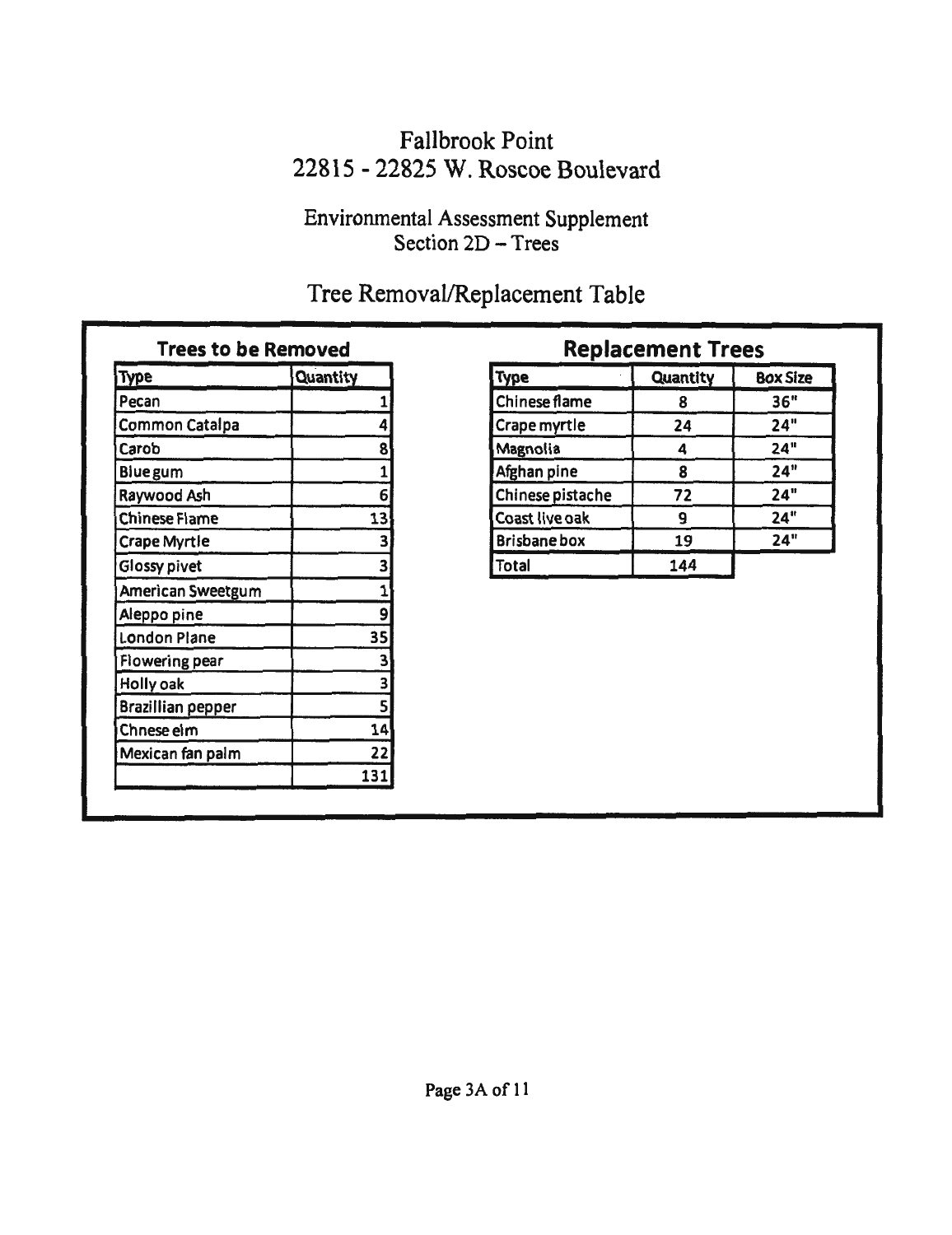|    | E. Slope. State the percent of property which is:                                                                                                                                                                                                                                                    |
|----|------------------------------------------------------------------------------------------------------------------------------------------------------------------------------------------------------------------------------------------------------------------------------------------------------|
|    | Less than 10% slope: 100 10-15% slope: 00er 15% slope: 15% slope:                                                                                                                                                                                                                                    |
|    | If slopes over 10% exist, a Topographic Map will be required.                                                                                                                                                                                                                                        |
|    | F. Grading. Specify the total amount of dirt being moved:                                                                                                                                                                                                                                            |
|    | $\Box$ 0-500 cubic yards<br>More than 500 cubic yards                                                                                                                                                                                                                                                |
|    | If more than 500 cubic yards (indicate amount): 10,500<br>cubic yards                                                                                                                                                                                                                                |
| G. | Import/Export. Indicate the amount of dirt to be imported or exported:<br>Imported: $10,500$ cubic yards Exported: $0$ cubic yards                                                                                                                                                                   |
|    | Location of disposal site: N/A                                                                                                                                                                                                                                                                       |
|    | Location of borrow site: TBD                                                                                                                                                                                                                                                                         |
|    | Is the Project Site located within a Bureau of Engineering (BOE) Special Grading Area? E YES<br>O N ⊡                                                                                                                                                                                                |
|    | If YES, a Haul Route is required.                                                                                                                                                                                                                                                                    |
|    | H. Hazardous Materials and Substances. Is the project proposed on land that is or was developed with a dry<br>cleaning, automobile repair, gasoline station, or industrial/manufacturing use, or other similar type of use that<br>$\square$ NO<br>may have resulted in site contamination?<br>⊠ YES |
|    | If YES, describe: The Subject Property was part of a larger 86 acre site, the location of Raytheon Canoga                                                                                                                                                                                            |
|    | Park Site. A Phase 1 ESA was prepared by Partner Engineering in February 2021 for the Subject Property. According to the Phase 1,                                                                                                                                                                    |
|    | Department of Toxic Substance Control (DTSC) is the lead agency for the larger 86-acre site; and as                                                                                                                                                                                                  |
|    | of December 15, 2017, per a letter from DTSC, there is no further investigation of the Subject Property.                                                                                                                                                                                             |

If YES, a Phase I Environmental Site Assessment (ESA) is required.

1. Historic, Cultural and/or Architecturally Significant Site or Structure. Does the project involve any structures, buildings, street lighting systems, spaces, sites or components thereof which are designated or may be eligible for designation in any of the following? If YES, please check and describe:

| □ National Register of Historic Places: N/A |  |
|---------------------------------------------|--|

 $\square$  California Register of Historic Resources: N/A

- $\square$  City of Los Angeles Cultural Historic Monument: N/A
- □ Located within a City of Los Angeles Historic Preservation Overlay Zone (HPOZ): N/A
- □ Identified on SurveyLA: N/A
- □ Identified in HistoricPlacesLA: N/A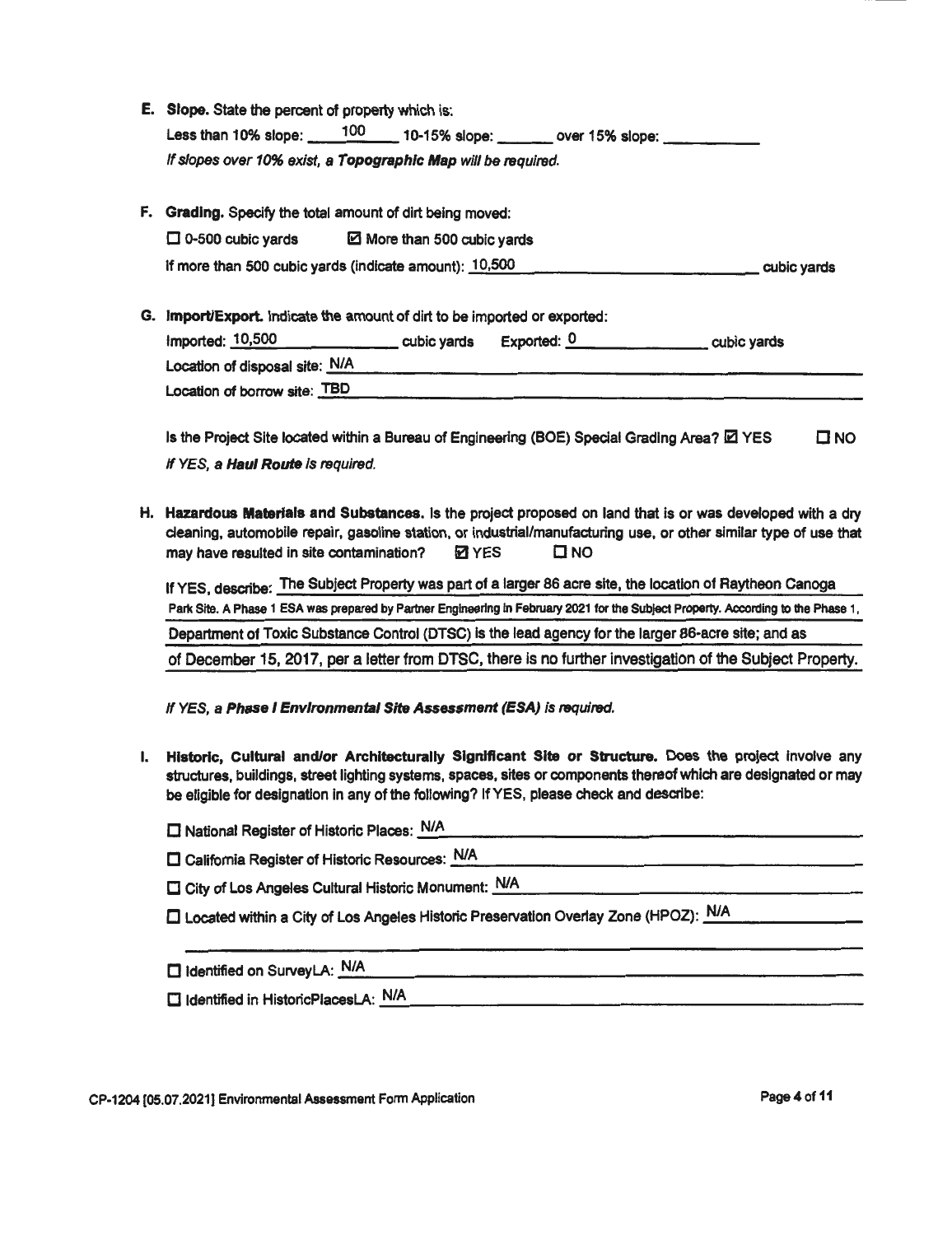Does the Project affect any structure 45 or more years old that does not have a local, state, or federal designation for cultural or historic preservation? 
<br>
DYES 
<br>
DIGIT

J. Miscellaneous. Does the property contain any easements , rights-of-way, Covenant & Agreements, contracts, underground storage tanks or pipelines which restrict full use of the property?  $\boxtimes$  YES  $\Box$  NO If YES, describe: AF 20180381725 for Community Driveway;

| If $I \subseteq S$ , describe, $\sim$ for $\sim$ for $\sim$ for $\sim$ forminging binding, |                        |  |
|--------------------------------------------------------------------------------------------|------------------------|--|
|                                                                                            | and indicate the sheet |  |
| number on your plans showing the condition:                                                |                        |  |

#### 3. PROPOSED DEVELOPMENT

In the sections below, describe the entire project, not just the area in need of the entitlement request. If the project involves more than one phase or substantial expansion or changes of existing uses, please document each portion separately, with the total or project details written below. Attach additional sheets as necessary to fully describe the project.

#### A. ALL PROJECTS

| i. Parking. |
|-------------|
|             |

|      | <b>Vehicular Parking</b>                                                                                                                                                                                                                                                                                      |                  |                         |                   |
|------|---------------------------------------------------------------------------------------------------------------------------------------------------------------------------------------------------------------------------------------------------------------------------------------------------------------|------------------|-------------------------|-------------------|
|      | Required: 209                                                                                                                                                                                                                                                                                                 | + Guest: N/A     |                         |                   |
|      | Proposed: 249                                                                                                                                                                                                                                                                                                 | + Guest: N/A     |                         |                   |
|      | <b>Bicycle Parking:</b>                                                                                                                                                                                                                                                                                       |                  |                         |                   |
|      | Required Long-Term: 17                                                                                                                                                                                                                                                                                        |                  | Required Short-Term: 15 |                   |
|      | Proposed Long-Term: 17                                                                                                                                                                                                                                                                                        |                  | Proposed Short-Term: 15 |                   |
| ii.  | Height.                                                                                                                                                                                                                                                                                                       |                  |                         |                   |
|      | Number of stories (not including mezzanine levels): 1 Maximum height: up to 45 feet                                                                                                                                                                                                                           |                  |                         |                   |
|      | Are Mezzanine levels proposed?                                                                                                                                                                                                                                                                                | <b>ØYES</b> □ NO |                         |                   |
|      | If YES, indicate on which floor: First Floor                                                                                                                                                                                                                                                                  |                  |                         |                   |
|      | If YES, indicate the total square feet of each mezzanine: Bldgs. 1, 2 & 3 - 6,000, 4,000 & 1,000 SF                                                                                                                                                                                                           |                  |                         |                   |
|      | New construction resulting in a height in excess of 60 feet may require a Shade/Shadow Analysis. This<br>does not apply to projects that are located within a Transit Priority Area (TPA) as defined by ZI-2452 (check<br>the Planning and Zoning tab in ZIMAS for this information http://ZIMAS.lacity.org). |                  |                         |                   |
| iii. | Project Size.                                                                                                                                                                                                                                                                                                 |                  |                         |                   |
|      | What is the total floor area of the project? 98,614                                                                                                                                                                                                                                                           |                  |                         | gross square feet |
| iv.  | Lot Coverage. Indicate the percent of the total project that is proposed for:                                                                                                                                                                                                                                 |                  |                         |                   |
|      | <b>Building footprint:</b>                                                                                                                                                                                                                                                                                    | 28.8             | %                       |                   |
|      | Paving/hardscape:                                                                                                                                                                                                                                                                                             | 35.7             | %                       |                   |
|      | Landscaping:                                                                                                                                                                                                                                                                                                  | 35.5             | %                       |                   |

CP-1204 (05.07.2021] Environmental Assessment Form Application Page 5 of 11